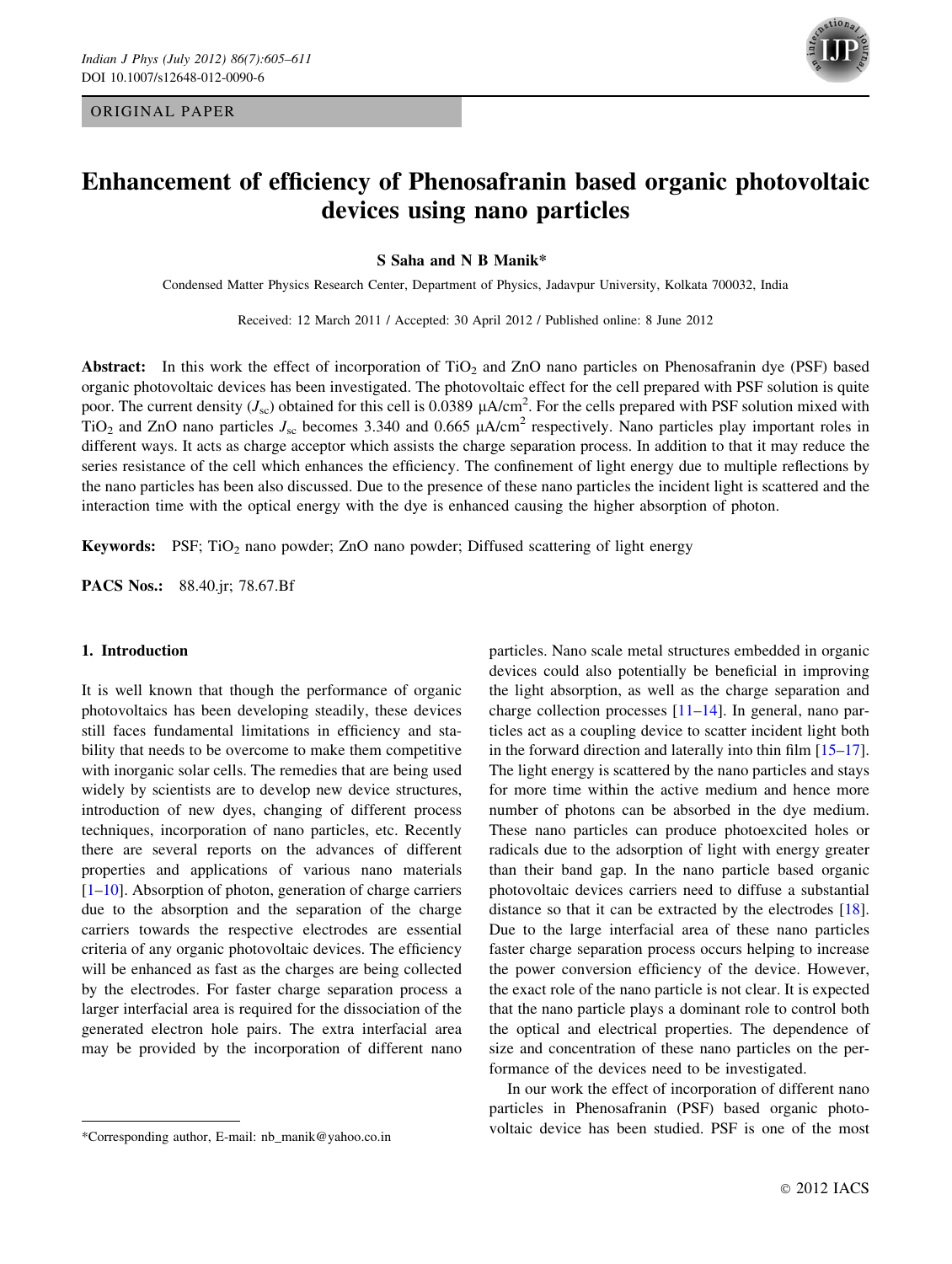<span id="page-1-0"></span>important cationic dyes of the phenazinium group of compounds. The cell prepared with PSF has been characterized. To see the effect of nano particle two different nano particles namely  $TiO<sub>2</sub>$  and  $ZnO$  are incorporated to the PSF cell. These two cells termed as  $TiO<sub>2</sub>$  cell and  $ZnO$ cell. These cells are characterized and the result has been compared and discussed.

# 2. Experimental details

Structure of PSF (3,7-diamino-5-phenylphenazinium chloride) is shown in Fig. 1(a). As mentioned earlier it is one of the most important cationic dyes of the phenazinium group of compounds. It has planar conjugated rigid structure. Phenazinium dyes (Sigma-Aldrich, Germany) have extensive applications in semiconductors, as energy sensitizers, in probing micro heterogeneous environments, and in many biological applications in photochemistry [[19\]](#page-6-0). The structures of the  $TiO<sub>2</sub>$  and  $ZnO$  nano particles (Sigma-Aldrich, Germany) are shown in Fig.  $1(b)$ , (c) respectively. To prepare the cell, Indium Tin Oxide (ITO) coated glass was used as the front electrode while Aluminium coated on mylar sheet abbreviated as Al–M was used as the back electrode. In our early work [[20\]](#page-6-0) it was reported that performance of Al–M sheet as back electrode is better than ordinary Al sheet since in the former case the reflectivity is quite high which enhances the optical energy confinement within the film to multiply the light absorption by the organic dye. Poly vinyl alcohol (PVA) which is highly viscous in nature is used in this work to stick the dye solution on the glass plate.

To prepare the PSF solution 30 ml distilled water was taken in a cleaned beaker in which 5 g of PVA was added and stirred with a magnetic stirrer for 30 min at 80  $^{\circ}$ C to get a clear solution of PVA. In this PVA solution 2 mg of PSF dye was added and again stirred well for 10 min. This solution was divided in three parts in three pre-cleaned test tubes. One test tube was kept aside. In other two test tubes 2 mg of  $TiO<sub>2</sub>$  and 2 mg of ZnO nano particles were mixed separately to prepare PSF solution with  $TiO<sub>2</sub>$  nano particles and PSF solution with ZnO nano particles. On a precleaned ITO coated glass the prepared PSF solution was spin coated at a speed of 1,500 rpm and after that the film was dried at a speed of 3,500 rpm. Similarly on an Al–M sheet the same solution was spin coated. Both these electrodes were sandwiched together to form the PSF cell. The cell was kept in vacuum for 12 h to dry. In a similar manner PSF solution mixed with  $TiO<sub>2</sub>$  and ZnO nano particles were spin coated to prepare the  $TiO<sub>2</sub>$  and  $ZnO$ 



Fig. 1 Structure of (a) PSF dye, (b) ZnO nano particle and (c)  $TiO<sub>2</sub>$  nano particles



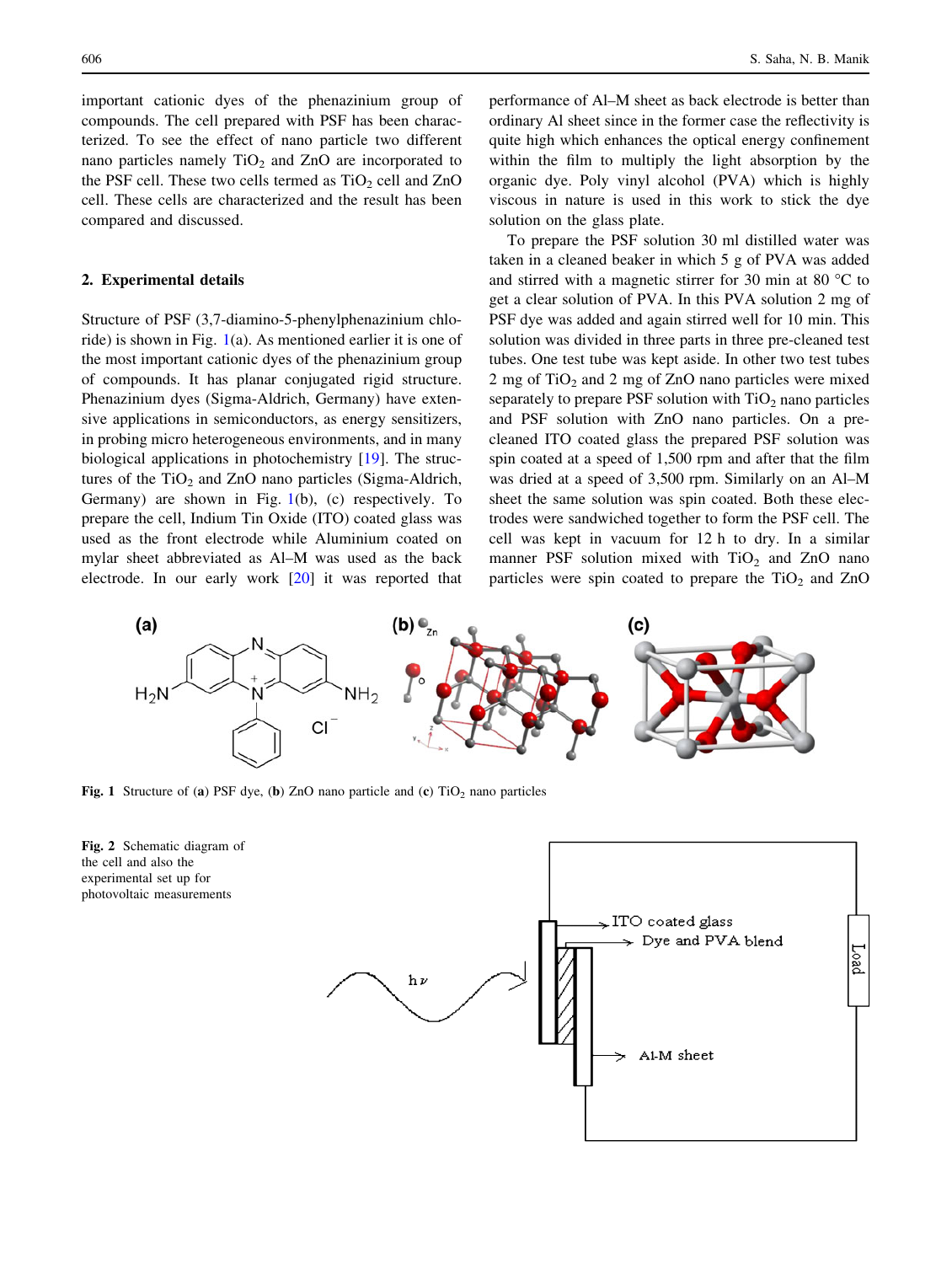<span id="page-2-0"></span>

Fig. 3 SEM images of (a)  $TiO<sub>2</sub>$  cell and (b) ZnO cell



Fig. 4 Dark I–V curves for (a) PSF cell, (b)  $TiO<sub>2</sub>$  cell, and (c) ZnO cell

cells. The prepared cells were kept in vacuum for 12 h. These cells were characterized after proper drying.

Scanning electron microscopy (SEM) images were taken for both  $TiO<sub>2</sub>$  and  $ZnO$  cells in a JEOL field emission scanning electron microscope (JSM-6700F) operating at an accelerating voltage of 5 kV. The dark current–voltage (I– V) was measured with Keithley 2400 source measure unit. The bias voltage was varied from 0 to 6 volts in 0.5 V steps with 500 ms delay. The photovoltaic measurement was also performed with a solar simulator (Model 150 W Newport Corporation). The current was measured with a digital current nanometer and voltage was measured with Keithley 2000 multimeter. Figure [2](#page-1-0) shows the schematic diagram of the experimental set up for the photovoltaic measurements. The experiment was performed in the open atmosphere of the laboratory at nearly 23 °C.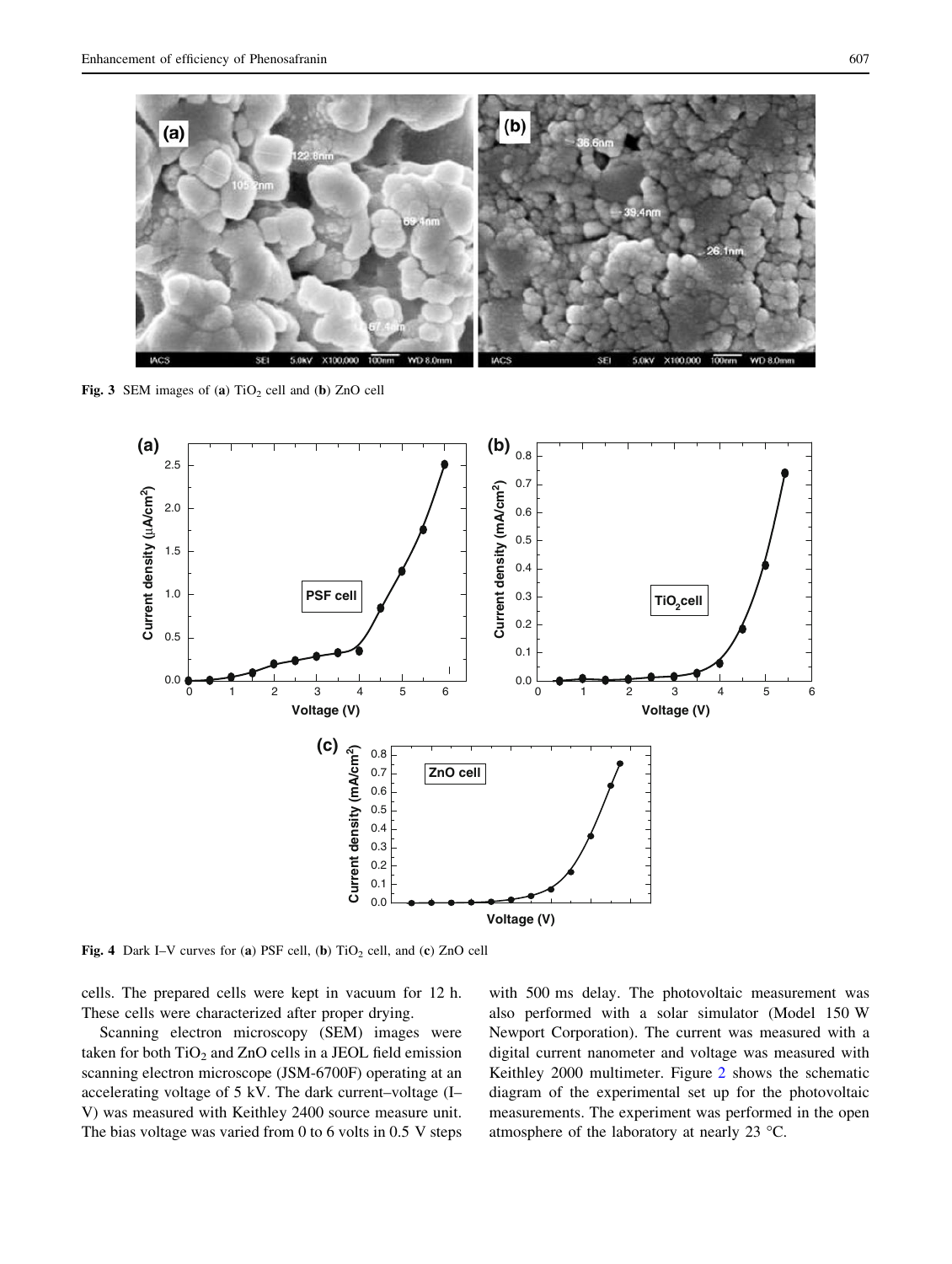#### <span id="page-3-0"></span>3. Results and discussion

Figure [3](#page-2-0)(a), (b) show the SEM images of the  $TiO<sub>2</sub>$  cell and the ZnO cell. It is observed that there is a tendency of coagulation of the nano particles. Due to the presence of PVA the nano particles get coagulated. The concentration of the PVA, which restricts the movement of charges, should be used as minimum as possible.

The dark I–V characteristics are shown in Fig.  $4(a)$  $4(a)$ –(c) for PSF cell,  $TiO<sub>2</sub>$  cell and the ZnO cell respectively.

From these figures it is observed that the current is quite less for the PSF cell and it increases for the  $TiO<sub>2</sub>$  and  $ZnO$ cell. A change of threshold voltage is also observed. To get insight about the conduction mechanism these data have been analysed considering the effect of traps in these systems.

Evaluation of the electrical performance for the photovoltaic cells can be done by measuring dark I–V. It has been reported that dark I–V measurement helps to determine the series resistance of cells [[21\]](#page-6-0). Dark I–V measurements are commonly used to analyze the electrical characteristics of solar cells, providing an effective way to determine fundamental performance parameters.

In our early work [\[22](#page-6-0)] we have reported that in organic materials trap charges play a dominant role in the current conduction process. These traps introduce energy levels inside the energy gap between the highest occupied molecular orbital (HOMO) and the lowest unoccupied molecular orbital (LUMO) of the organic layers [[23\]](#page-6-0). Due to the trap levels, a major part of the carriers injected from the electrodes are trapped and are generally crowded near the electrodes. When this process is dominant, it is called trap charge limited conduction process. This is a special case of the general space charge limited (SCL) regime. The process is referred to as trap-free SCL conduction when the space charges are dominantly free carriers. The distribution of trap energy level is generally described by one of the following ways: (i) an exponential distribution, (ii) discrete levels, and (iii) a Gaussian distribution. Assuming an exponential energy distribution, trap charge concentration  $(n_t)$  may be expressed as

$$
n_t = H_n \exp(\frac{F_n}{kT_c})
$$
\n<sup>(1)</sup>

where  $H_n$  is the trap density,  $F_n$  is the electron Fermi energy,  $\kappa$  is Boltzmann constant, and  $T_c$  is characteristic



Fig. 5 ln I–ln V curves for (a) PSF cell, (b)  $TiO<sub>2</sub>$  cell, and (c) ZnO cell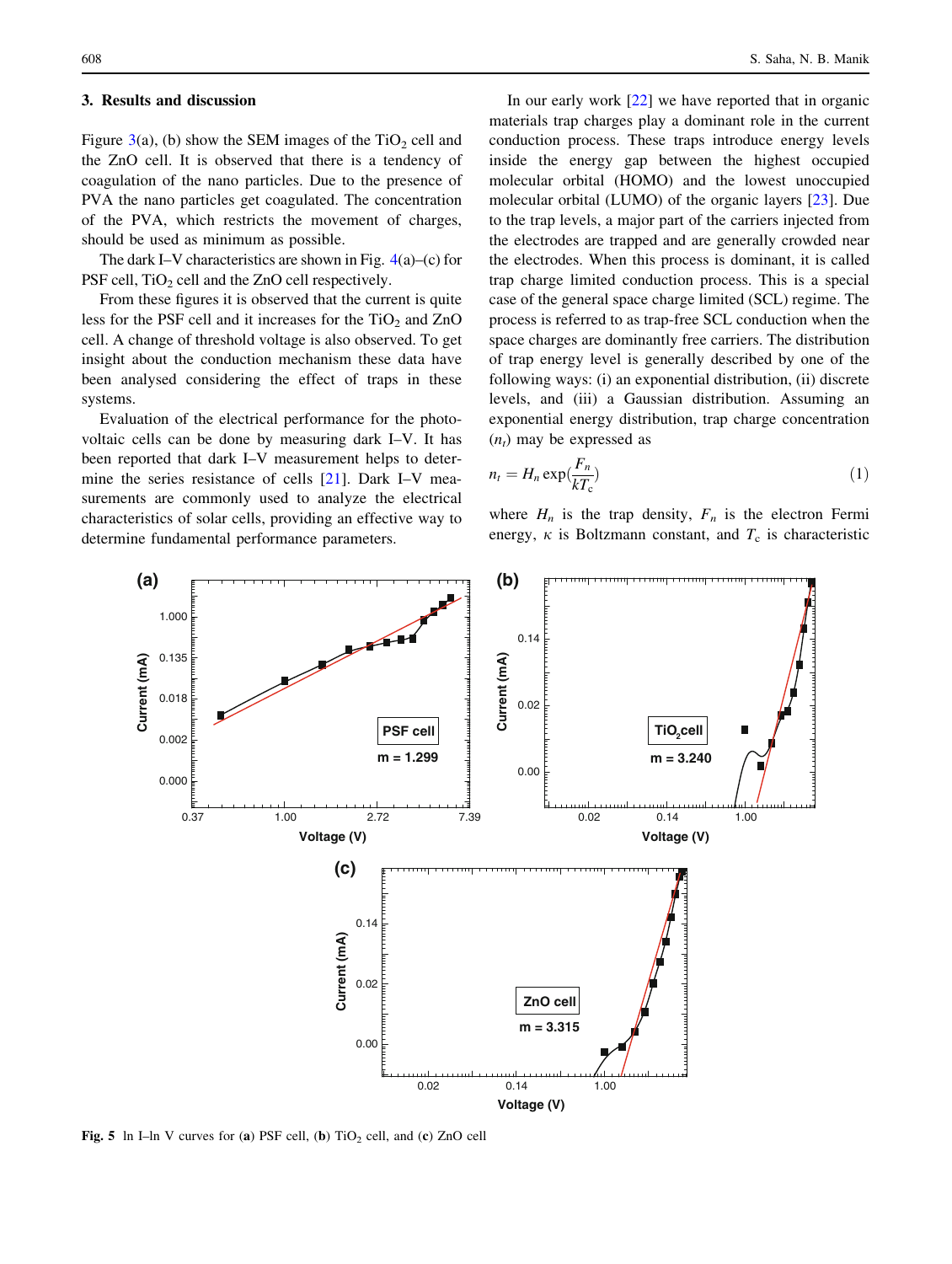temperature of the exponential trap distribution (i.e.,  $T_c = E_c/\kappa$ , where  $E_c$  is the characteristic trap energy). Solving the Poisson equation with this form of trap distribution, the I–V characteristic is calculated and written in the following form [[23\]](#page-6-0)

$$
J = N_c \mu q^{1-m} \left( \frac{m\varepsilon}{H_n(m+1)} \right)^m \left( \frac{2m+1}{m+1} \right)^{m+1} \frac{V^{m+1}}{L^{2m+1}} \tag{2}
$$

where  $N_c$  is the effective density of states in LUMO or HOMO,  $\mu$  is the mobility of majority carrier, L is the thickness of the layer,  $\varepsilon$  is equal to  $\varepsilon_0 \varepsilon_r$  with  $\varepsilon_0$  being the permittivity of vacuum and  $\varepsilon_r$  the dielectric constant, V is the applied voltage and  $m = T_c/T$ ,  $T_c$  is a "characteristic temperature'' that describes the trap distribution. The most notable feature in the above equation is the power law dependence of [[23\]](#page-6-0)

$$
J \sim V^{m+1} \tag{3}
$$

assuming that the thickness of the cell is constant. In this case also the dark I–V curves are analysed to find the characteristic temperature.

**Table 1** Extraction of 'm' values from  $\ln$  I–ln V curves

| Cell composition | Value of ' $m$ ' |
|------------------|------------------|
| PSF cell         | 1.299            |
| $TiO2$ cell      | 3.240            |
| ZnO cell         | 3.315            |

Using Eq. 3 the values of m are calculated from ln I–ln V curves shown in Fig.  $5(a)$  $5(a)$ –(c) and are listed in Table 1.

Figure  $6(a)$ –(c) show the the current density–voltage  $(J-V)$  diagram in fourth quadrant of three cells under an illumination of 100 mW/cm<sup>2</sup> from a solar simulator. The parameters of interest like open circuit voltage  $(V<sub>oc</sub>)$ , short circuit current  $(I_{\rm sc})$ , Fill Factor (FF) and power conversion efficiency  $(\eta\%)$  are calculated from these curves and are listed in Table [2](#page-5-0). It is evident that the Jsc obtained for the PSF cell is quite poor compared to that for the  $TiO<sub>2</sub>$  cell and ZnO cell. The FF obtained for this cell is also much lower than that of the other two cells. This may be due to the reason that series resistance of the cell is very high.



Fig. 6 Photovoltaic measurement for (a) PSF cell, (b)  $TiO<sub>2</sub>$  cell, and (c) ZnO cell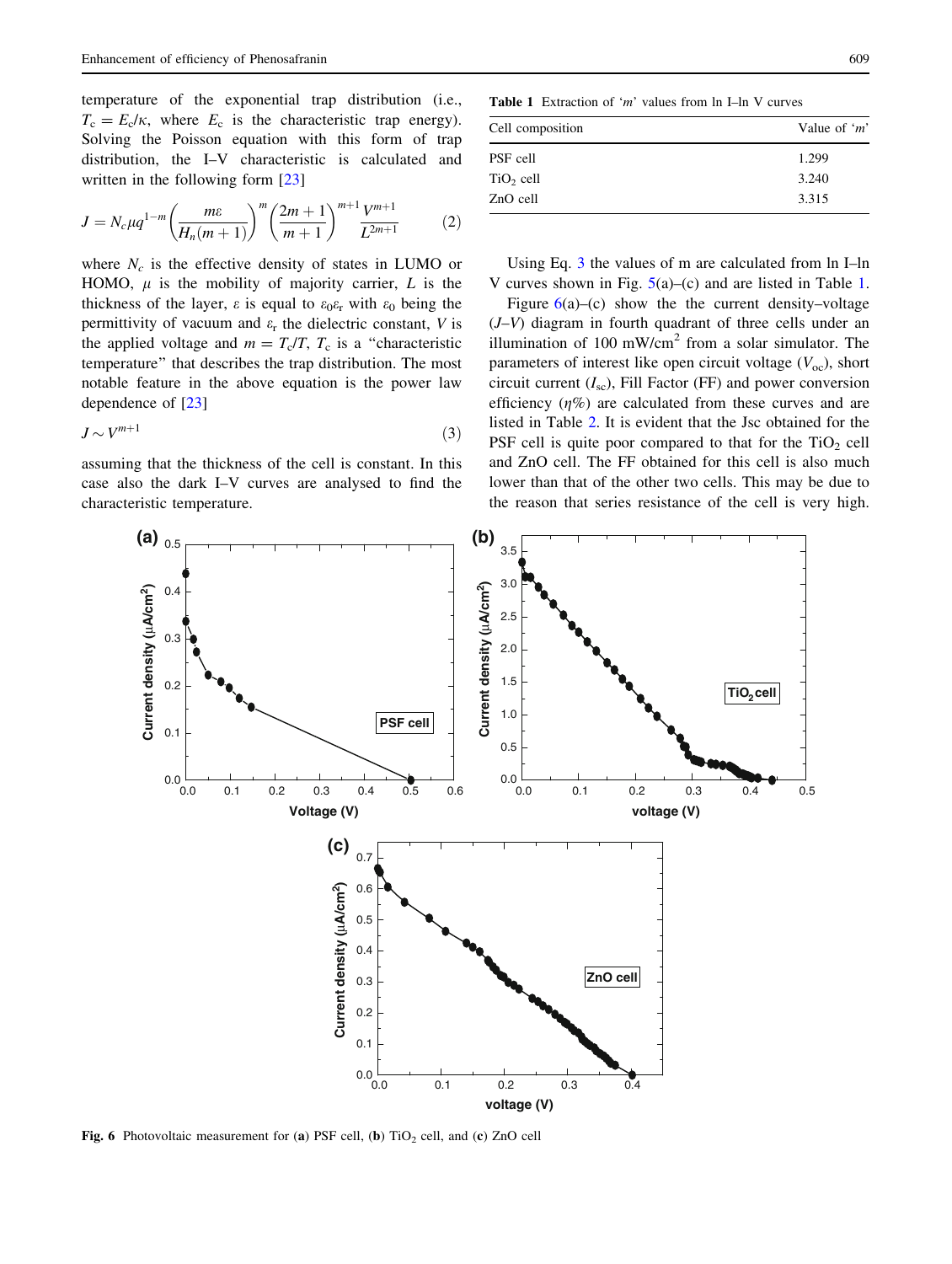<span id="page-5-0"></span>Table 2 Extraction of different photovoltaic parameters

| Cell composition $V_{oc}$ (mV) Jsc ( $\mu A/cm^2$ ) FF Efficiency % |      |        |                                |
|---------------------------------------------------------------------|------|--------|--------------------------------|
| PSF cell                                                            | 505  | 0.0389 | $0.10$ $0.0196 \times 10^{-4}$ |
| $TiO2$ cell                                                         | 441  | 3.340  | $0.19$ $2.798 \times 10^{-4}$  |
| ZnO cell                                                            | 402. | 0.665  | $0.24$ $0.6422 \times 10^{-4}$ |



Fig. 7 Light I–V curve of an organic photovoltaic device (*dotted line* dark, solid line illuminated).  $V_{\text{oc}}$ ,  $I_{\text{sc}}$ ,  $V_{\text{m}}$  and  $I_{\text{m}}$  are shown in the figure

The reduction of FF can also arise from the chemical degradation of the metal–polymer interface [[24\]](#page-6-0). When the nano particles are incorporated the series resistance decreases which in turn increases the FF.

The typical characteristic of a solar cell is shown in Fig. 7. The maximum generated photocurrent under shortcircuit conditions is shown by the point (a) and the photogenerated current is balanced to zero shown by the point (b). At a certain point, denoted as maximum power point, the product between current and voltage the power

output is the largest. To determine the efficiency of a solar cell, this power needs to be compared with the incident light intensity. Generally, the FF is calculated as

$$
FF = \frac{I_{\rm m} \times V_{\rm m}}{I_{\rm sc} \times V_{\rm oc}}\tag{4}
$$

The power conversion efficiency  $(\eta)$  can be written as

$$
\eta\% = \frac{P_{\text{out}}}{P_{\text{in}}} = \frac{FF \times I_{\text{sc}} \times V_{\text{oc}}}{P_{\text{in}}} \tag{5}
$$

Table 2 shows that the incorporation of the nano particles enhances Jsc as well as  $\eta$  of the cells. This increase in Jsc and hence in  $\eta$  are nearly 85 and 143 times respectively higher for  $TiO<sub>2</sub>$  cell and 20 and 33 times higher for ZnO cell than PSF cell. It is also interesting to note that for both the  $TiO<sub>2</sub>$  and  $ZnO$  cell Jsc increases but for  $TiO<sub>2</sub>$  cell Jsc is much higher than that of ZnO cell. Though it is difficult to compare the enhancement in efficiency for two different particles still in literature [[25\]](#page-6-0) it was found that faster charge separation process occurs in the  $TiO<sub>2</sub>$  than in ZnO. It was also observed that the charge separation process is extremely fast for the organic dyes absorbed on the surface of  $TiO<sub>2</sub>$  rather than the organic dyes absorbed on ZnO. The charges are separate within 50 fs in  $TiO<sub>2</sub>$  whereas it takes around 10 ps for ZnO cell [\[25](#page-6-0)] which indicates that the charge separation rate is nearly 200 times faster in  $TiO<sub>2</sub>$  in comparison to ZnO. This difference is quite significant in the nano domain which may be a reason for such a wide difference in current density.

The increase in current density may be explained on the basis of two facts. It may be attributed to optical and electrical property of the nano particles. The optical phenomenon that is happening within the cell may be understood from the schematic diagram given in Fig. 8. In the Fig.  $8(a)$  it is shown that light falls on the surface of the cell without any nano particle. When light beam is incident on this cell a part of it gets reflected back from the outer surface of the cell and most of the part gets transmitted into



Fig. 8 Schematic diagram to show the confinement of light energy of the cell (a) without any nano particle and (b) with nano particles and filled circle indicates the nano particles in the active medium